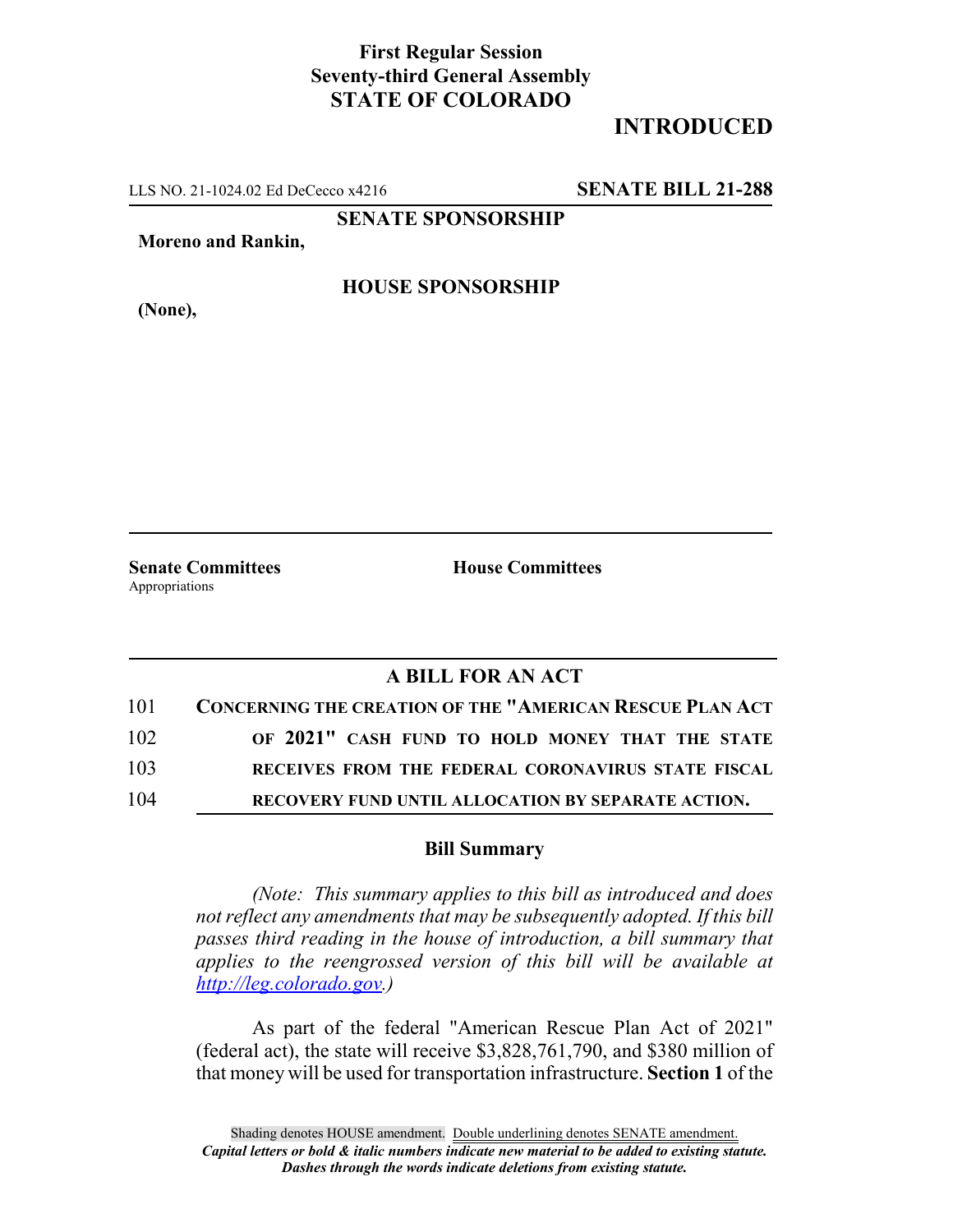bill creates the "American Rescue Plan Act of 2021" cash fund (fund) and requires the state treasurer to deposit \$3,448,761,790, which is the balance of the federal funds after the transportation infrastructure use, in the fund.

The general assembly may transfer money from the fund to another cash fund that is established for the purpose of using the money from the federal coronavirus state fiscal recovery fund, and the act establishes requirements for this type of cash fund or one that includes any subsequent transfers or appropriations (recipient fund). If there is any money remaining in the fund after the legislatively authorized transfers during the 2021 legislative session, then the governor is authorized to allocate up to \$300 million for the purposes permitted under the federal act, and the money is continuously appropriated to the departments the governor designates.

In order to ensure proper accounting for and compliance with the federal act, if a recipient fund has money from other sources, then the state controller shall establish an identical, companion fund that only includes the federal funds from the federal act.

Money in the fund or a recipient fund must be expended or obligated by December 31, 2024, and any money obligated by December 31, 2024, must be expended by December 31, 2026. The state treasurer is required to transfer the unused and unobligated amounts in the fund as of December 31, 2024, to the unemployment compensation fund. A department is prohibited from using any money from the fund or a recipient fund for any purpose prohibited under the federal act, and transfers from the fund to the general fund are prohibited.

The state controller is required to provide the secretary of the treasury of the United States with the periodic reports about the state's use of the money from the fund or a recipient fund. Departments and persons receiving money from departments are required to comply with any reporting record-keeping requirements established by the state controller and the office of state planning and budgeting (office) and with any program evaluation requirements established by the office. The office is required to provide the joint budget committee with a yearly performance report, which includes the information the state controller provides to the secretary.

**Sections 2 and 3** modify existing federal funds reporting requirements so that, like the reporting on the money from the recipient funds, the joint budget committee receives an annual report instead of quarterly reports. In addition, the state controller is required to make the report instead of the office, and the information required to be submitted is modified.

<sup>1</sup> *Be it enacted by the General Assembly of the State of Colorado:*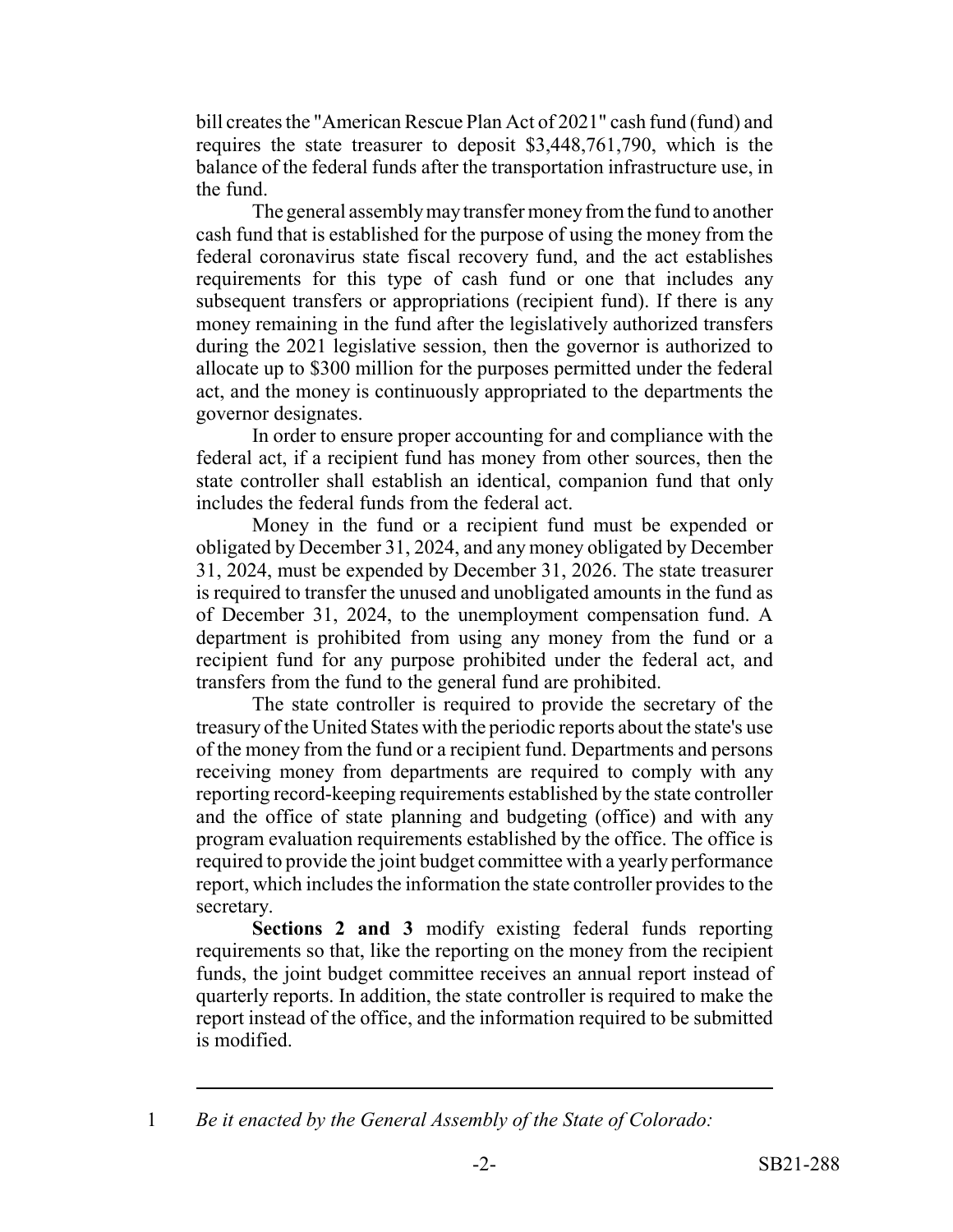**SECTION 1.** In Colorado Revised Statutes, **add** 24-75-226 as follows: **24-75-226. "American Rescue Plan Act of 2021" cash fund - creation - recipient funds - limitations - reporting - definitions - repeal.** (1) AS USED IN THIS SECTION, UNLESS THE CONTEXT OTHERWISE REQUIRES: (a) "AMERICAN RESCUE PLAN ACT OF 2021" MEANS THE FEDERAL "AMERICAN RESCUE PLAN ACT OF 2021", PUB.L. 117-2, AS THE ACT MAY BE SUBSEQUENTLY AMENDED. (b) "FUND" MEANS THE "AMERICAN RESCUE PLAN ACT OF 2021" CASH FUND CREATED IN SUBSECTION (2) OF THIS SECTION. (c) "OFFICE" MEANS THE OFFICE OF STATE PLANNING AND 13 BUDGETING CREATED IN SECTION 24-37-102. (d) "RECIPIENT FUND" MEANS A CASH FUND THAT INCLUDES ANY MONEY THAT AT ONE TIME WAS IN THE "AMERICAN RESCUE PLAN ACT OF 16 2021" CASH FUND CREATED IN SUBSECTION (2) OF THIS SECTION. (e) "SECRETARY" MEANS THE SECRETARY OF THE TREASURY OF 18 THE UNITED STATES. (2) THE "AMERICAN RESCUE PLAN ACT OF 2021" CASH FUND IS HEREBY CREATED IN THE STATE TREASURY. THE FUND CONSISTS OF 21 MONEY CREDITED TO THE FUND PURSUANT TO SUBSECTION (3) OF THIS SECTION.

 (3) (a) FROM THE MONEY THE STATE RECEIVED FROM THE FEDERAL 24 CORONAVIRUS STATE FISCAL RECOVERY FUND UNDER SECTION 9901 OF 25 TITLE IX, SUBTITLE M OF THE "AMERICAN RESCUE PLAN ACT OF 2021", THE STATE TREASURER SHALL TRANSFER THREE BILLION FOUR HUNDRED FORTY-EIGHT MILLION SEVEN HUNDRED SIXTY-ONE THOUSAND SEVEN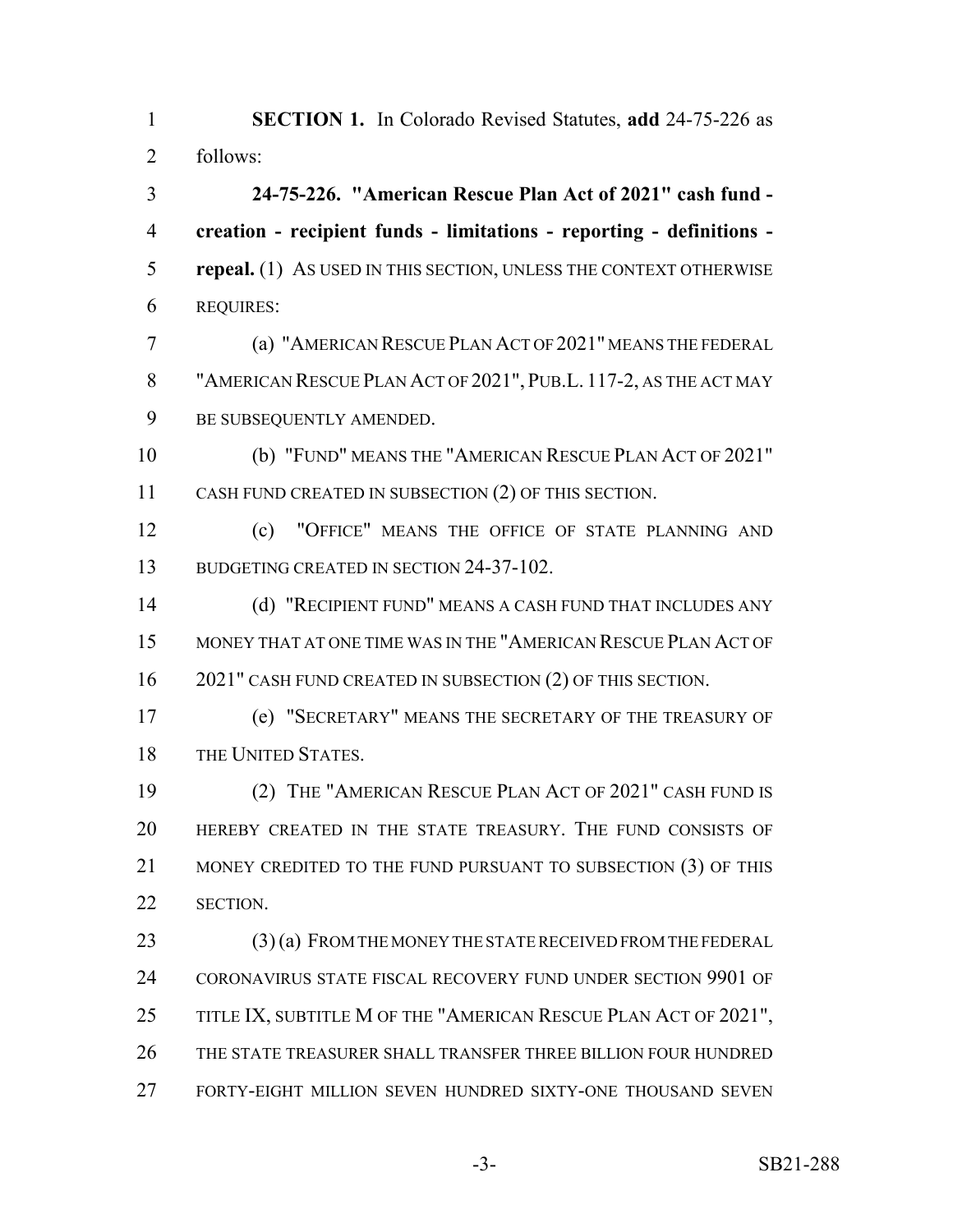HUNDRED NINETY DOLLARS, AND ANY INTEREST AND INCOME EARNED 2 THEREON, TO THE FUND ON THE EFFECTIVE DATE OF THIS SUBSECTION (3).

 (b) THE STATE TREASURER SHALL DEPOSIT IN THE FUND ANY MONEY THAT A LOCAL GOVERNMENT RECEIVES FROM THE FEDERAL CORONAVIRUS LOCAL FISCAL RECOVERY FUND AND TRANSFERS TO THE STATE UNDER SECTION 9901 OF TITLE IX, SUBTITLE M OF THE "AMERICAN RESCUE PLAN ACT OF 2021".

 (c) THE STATE TREASURER SHALL CREDIT ALL INTEREST AND INCOME DERIVED FROM THE DEPOSIT AND INVESTMENT OF MONEY IN THE 10 FUND TO THE FUND.

 (4) (a) THE GENERAL ASSEMBLY SHALL NOT APPROPRIATE MONEY FROM THE FUND. THE GENERAL ASSEMBLY MAY TRANSFER MONEY IN THE FUND TO ANOTHER CASH FUND THAT IS ESTABLISHED FOR THE PURPOSE OF USING THE MONEY FROM THE FEDERAL CORONAVIRUS STATE FISCAL RECOVERY FUND.TRANSFERS FROM THE FUND TO THE GENERAL FUND ARE PROHIBITED. IF THERE IS ANY OF THE MONEY TRANSFERRED TO THE FUND UNDER SUBSECTION (3)(a) OF THIS SECTION REMAINING IN THE FUND AFTER ANY TRANSFERS FROM THE FUND REQUIRED BY BILLS ENACTED DURING THE 2021 REGULAR LEGISLATIVE SESSION, THEN, OF THE REMAINDER IN THE FUND, THE LESSER OF THREE HUNDRED MILLION DOLLARS OR THE REMAINDER IS CONTINUOUSLY APPROPRIATED TO ANY DEPARTMENT DESIGNATED BY THE GOVERNOR FOR ANY ALLOWABLE 23 PURPOSE UNDER THE "AMERICAN RESCUE PLAN ACT OF 2021".

 (b) A DEPARTMENT MAY EXPEND MONEY APPROPRIATED FROM THE FUND OR A RECIPIENT FUND FOR PURPOSES PERMITTED UNDER THE "AMERICAN RESCUE PLAN ACT OF 2021" AND SHALL NOT USE THE MONEY 27 FOR ANY PURPOSE PROHIBITED BY THE ACT.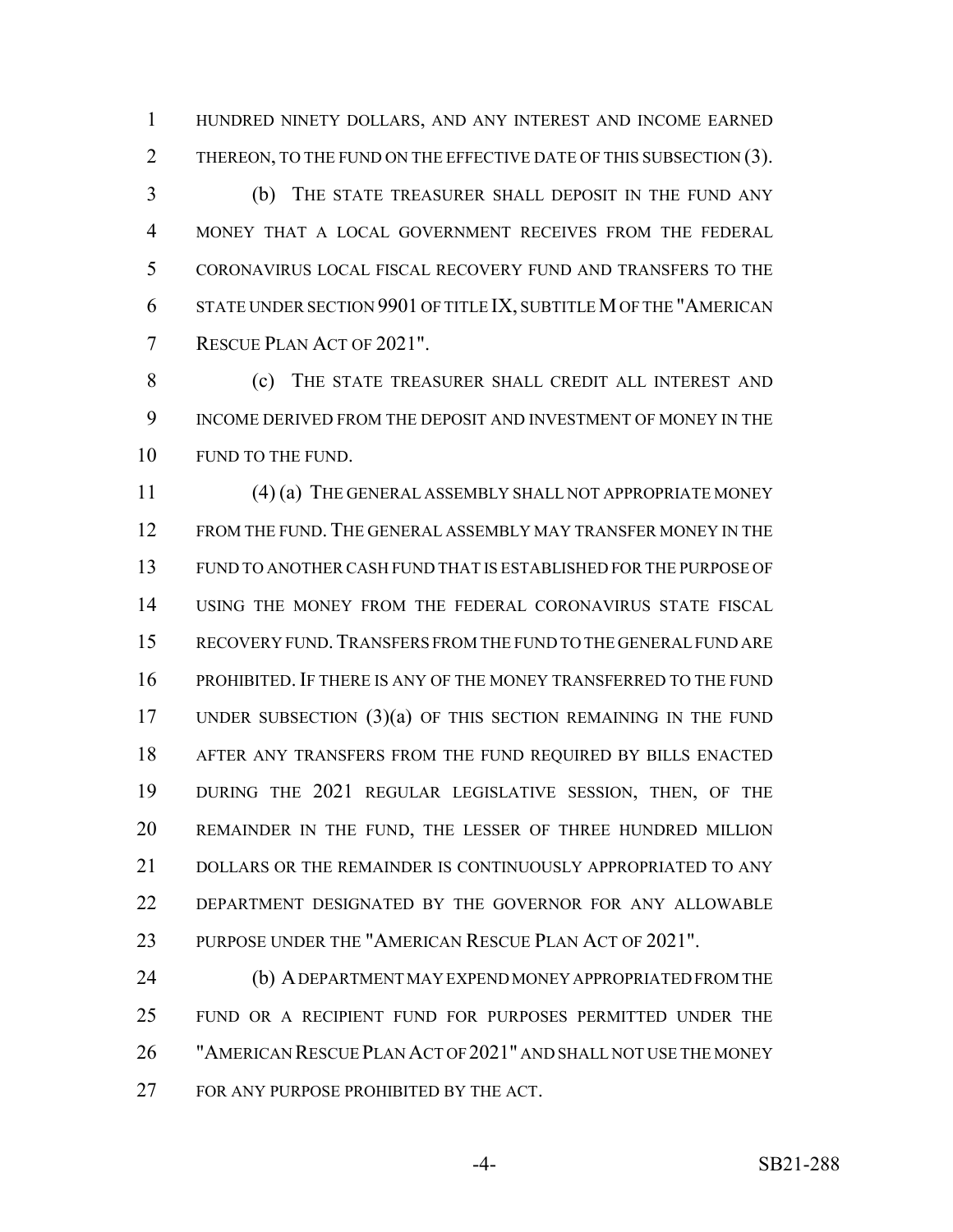(c) NOTWITHSTANDING ANY PROVISION OF LAW TO THE CONTRARY, 2 IN ORDER TO ENSURE PROPER ACCOUNTING FOR AND COMPLIANCE WITH THE "AMERICAN RESCUE PLAN ACT OF 2021", WHENEVER MONEY IS TRANSFERRED OR APPROPRIATED TO A RECIPIENT FUND THAT ALSO HAS MONEY FROM OTHER SOURCES, THE STATE CONTROLLER OR DEPARTMENT CONTROLLER SHALL CREATE A COMPANION CASH FUND THAT INCLUDES ONLY THE MONEY THE STATE RECEIVED FROM THE FEDERAL CORONAVIRUS STATE FISCAL RECOVERY FUND UNDER SECTION 9901 OF TITLE IX, SUBTITLE M OF THE "AMERICAN RESCUE PLAN ACT OF 2021", BUT THAT 10 IS OTHERWISE LEGALLY IDENTICAL TO THE RECIPIENT FUND.

 (d) MONEY IN THE FUND OR A RECIPIENT FUND MUST BE EXPENDED OR OBLIGATED BY DECEMBER 31, 2024. ANY MONEY OBLIGATED BY DECEMBER 31, 2024, MUST BE EXPENDED BY DECEMBER 31, 2026. JUST 14 PRIOR TO THE CLOSE OF BUSINESS ON DECEMBER 30, 2024, ANY UNEXPENDED APPROPRIATIONS FROM A RECIPIENT FUND THAT ARE NOT FOR EXPENDITURES OBLIGATED AFTER DECEMBER 31, 2024, REVERT TO THE "AMERICAN RESCUE PLAN ACT OF 2021" CASH FUND, AND THE STATE TREASURER SHALL TRANSFER THE UNEXPENDED AND UNOBLIGATED BALANCE IN THE FUND TO THE UNEMPLOYMENT COMPENSATION FUND CREATED IN SECTION 8-77-101 (1).

 (5) (a) THE STATE CONTROLLER SHALL PROVIDE PERIODIC REPORTS TO THE SECRETARY AS REQUIRED BY THE SECRETARY UNDER THE "AMERICAN RESCUE PLAN ACT OF 2021".THE DEPARTMENT OF REVENUE SHALL PROVIDE THE STATE CONTROLLER WITH ANY INFORMATION REQUIRED BY THE SECRETARY ABOUT ANY REDUCTIONS IN NET TAX REVENUE.

(b) THE OFFICE AND THE STATE CONTROLLER SHALL ESTABLISH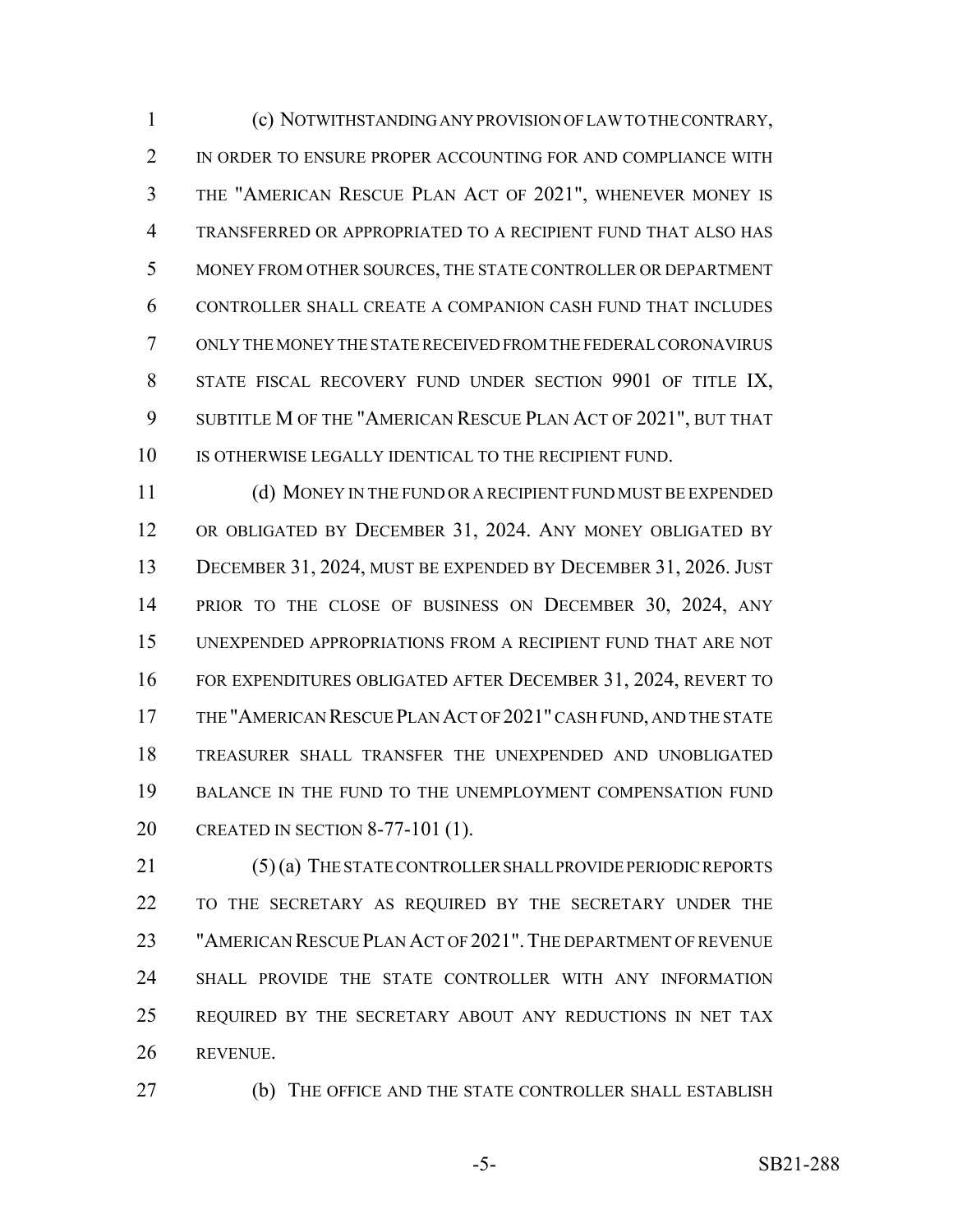COMPLIANCE REQUIREMENTS FOR ANY DEPARTMENT THAT RECEIVES AN APPROPRIATION FROM THE FUND OR A RECIPIENT FUND OR ANY PERSON THAT RECEIVES MONEY FROM A DEPARTMENT. IF A DEPARTMENT OR PERSON FAILS TO COMPLY WITH THESE REQUIREMENTS, THEN:

 (I) A DEPARTMENT SHALL, WITH APPROVAL BY THE OFFICE AND STATE CONTROLLER, IDENTIFY THE BEST METHOD AND FUND SOURCE TO BE USED TO REPAY THE FUND OR A RECIPIENT FUND FOR THE MONEY EXPENDED ON NONCOMPLIANT FUNCTIONS, AND, TO THE EXTENT FEASIBLE, REPAY THE FUND OR RECIPIENT FUND;

10 (II) A PERSON SHALL, TO THE EXTENT POSSIBLE, REPAY ANY MONEY RECEIVED BY THE STATE FROM THE FUND OR RECIPIENT FUND THAT 12 IS RELATED TO THE NONCOMPLIANCE; AND

 (III) THE STATE CONTROLLER MAY, IN HIS OR HER DISCRETION, REDUCE OR ELIMINATE ALL UNEXPENDED APPROPRIATIONS FROM THE FUND OR A RECIPIENT FUND FOR THE DEPARTMENT.

 (c) THE OFFICE AND THE STATE CONTROLLER SHALL ESTABLISH REPORTING AND RECORD-KEEPING REQUIREMENTS FOR ANY DEPARTMENT THAT EXPENDS MONEY FROM THE FUND OR A RECIPIENT FUND OR ANY PERSON THAT RECEIVES THE MONEY FROM A DEPARTMENT. TO EXPEND MONEY FROM THE FUND OR RECIPIENT FUND, A DEPARTMENT AND THE 21 PERSON MUST COMPLY WITH THESE REQUIREMENTS.

22 (d) THE OFFICE SHALL PROVIDE GUIDANCE ON PROGRAM EVALUATION, INCLUDING EXEMPTIONS FROM EVALUATION, EVALUATION CRITERIA, IMPLEMENTATION GUIDANCE, AND SELECTION OF INDEPENDENT EVALUATORS. TO EXPEND MONEY FROM THE FUND OR A RECIPIENT FUND, A DEPARTMENT OR PERSON THAT RECEIVES MONEY FROM A DEPARTMENT MUST COMPLY WITH ANY PROGRAM EVALUATION REQUIREMENTS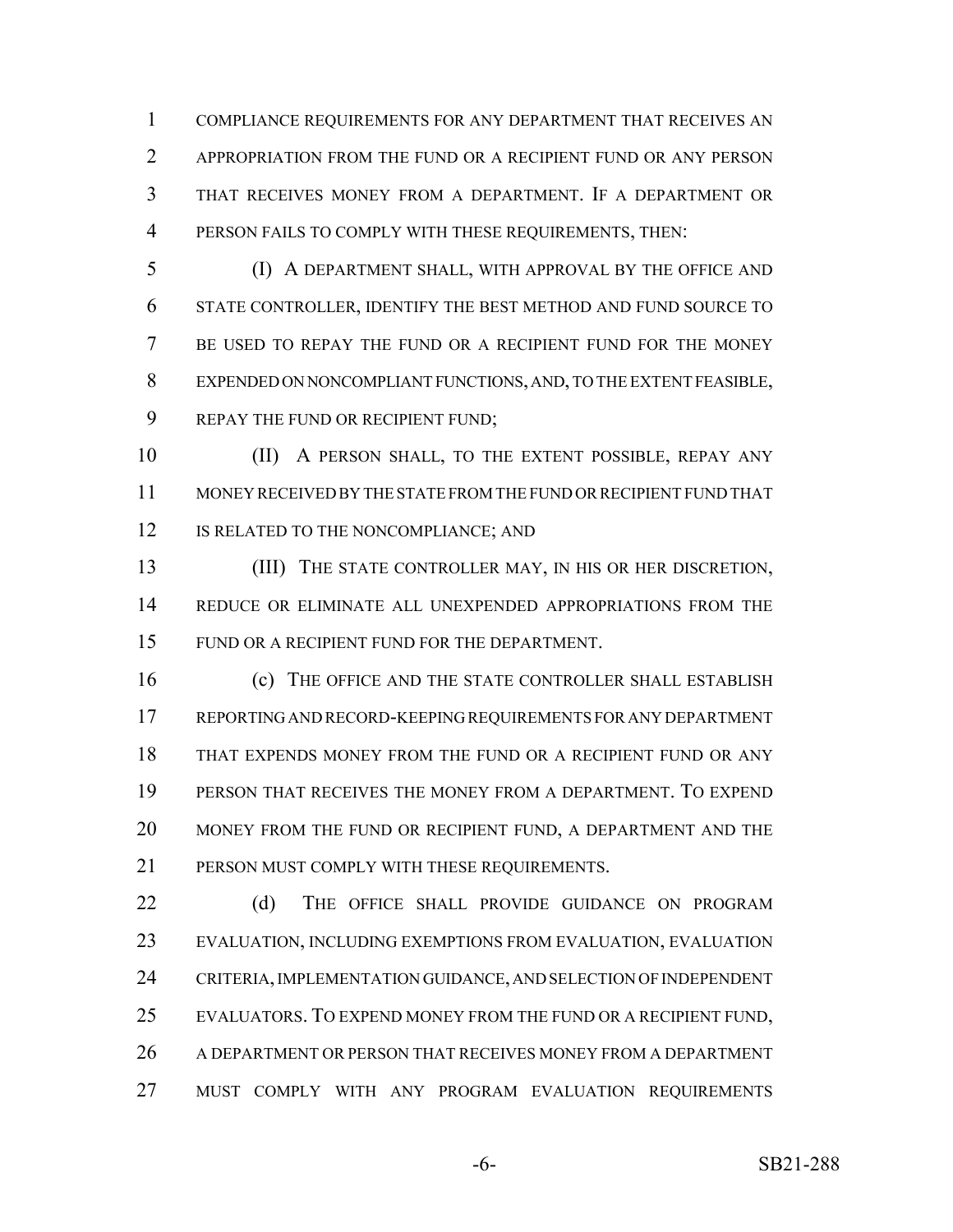ESTABLISHED BY THE OFFICE.

 (e) THE OFFICE SHALL PROVIDE THE JOINT BUDGET COMMITTEE WITH A YEARLY PERFORMANCE REPORT THAT CONSISTS OF THE INFORMATION THAT THE STATE CONTROLLER PROVIDES THE SECRETARY UNDER SUBSECTION (5)(a) OF THIS SECTION AND ANY OTHER INFORMATION, INCLUDING PROGRAM EVALUATION INFORMATION, THAT THE OFFICE DETERMINES TO BE RELEVANT. MONEY IN THE FUND OR A RECIPIENT FUND IS NOT SUBJECT TO THE REPORTING REQUIREMENTS SET FORTH IN SECTION 24-33.5-717.

10 (f) THE GENERAL ASSEMBLY MAY APPROPRIATE MONEY FROM A RECIPIENT FUND THAT INCLUDES MONEY THAT MAY BE USED FOR GOVERNMENT SERVICES TO THE DEPARTMENT OF PERSONNEL FOR USE BY THE STATE CONTROLLER AND TO THE OFFICE FOR ANY DIRECT OR INDIRECT 14 EXPENSES RELATED TO THE ADMINISTRATION OF THIS SUBSECTION (5).

 (6) MONEY TRANSFERRED TO THE STATE HIGHWAY FUND, THE MULTIMODAL TRANSPORTATION AND MITIGATION OPTIONS FUND, AND THE 17 HIGHWAY USERS TAX FUND IN ACCORDANCE WITH SECTION 24-75-219 (7) 18 ARE SUBJECT TO THE REQUIREMENTS OF THIS SECTION AS IF THEY WERE RECIPIENT FUNDS.

20 (7) THIS SECTION IS REPEALED, EFFECTIVE JULY 1, 2027.

 **SECTION 2.** In Colorado Revised Statutes, **amend** 24-33.5-717 as follows:

 **24-33.5-717. Reporting of federal funds.** (1) No later than 24 September 20, 2020, the office of state planning and budgeting DECEMBER 1, 2021, AND EACH DECEMBER 1 THEREAFTER, THE STATE CONTROLLER shall submit a report to the joint budget committee of all expenditures of federal funds received by the state that are used for costs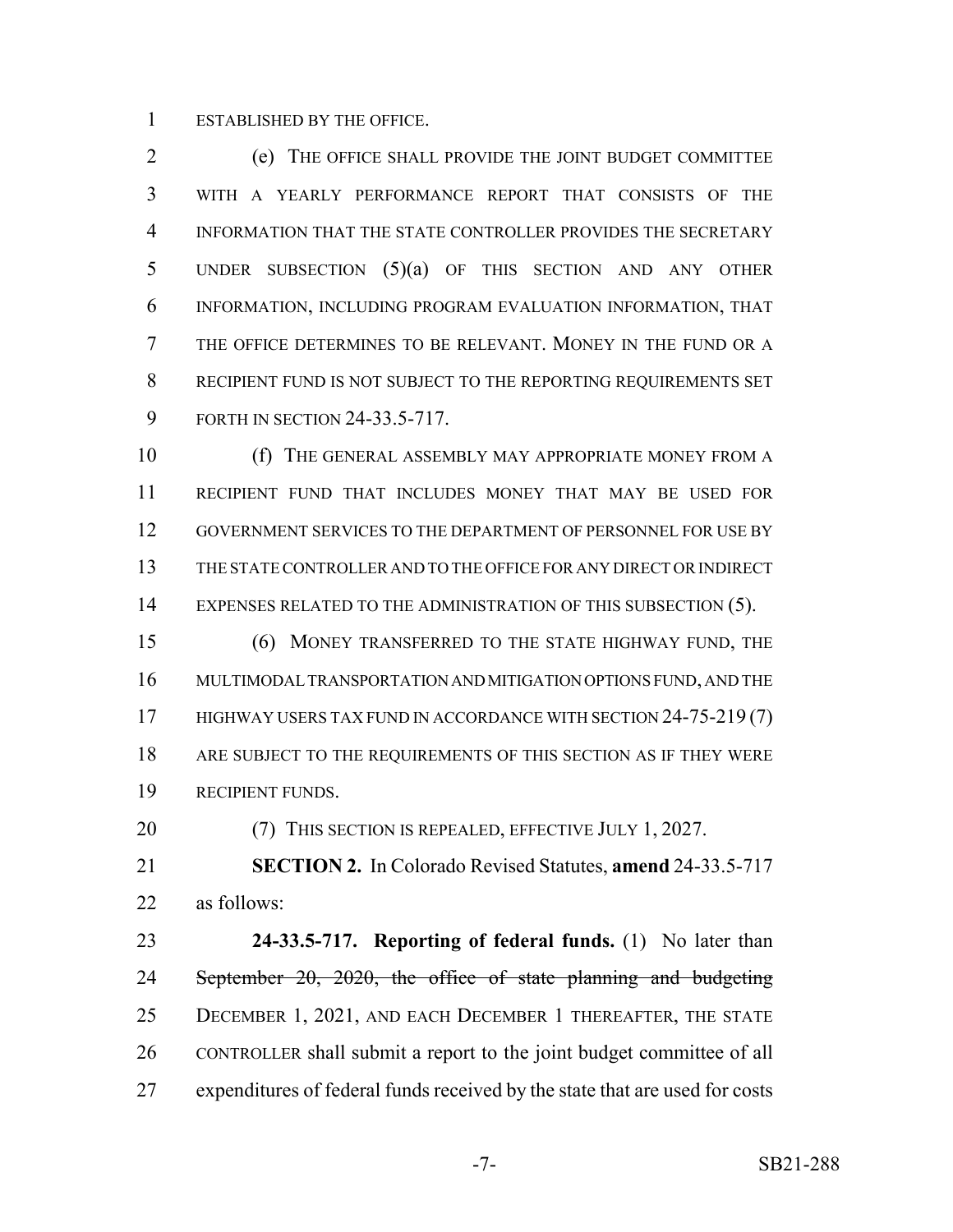| $\mathbf{1}$   | associated with a disaster during the last twelve months PRIOR STATE          |
|----------------|-------------------------------------------------------------------------------|
| $\overline{2}$ | FISCAL YEAR, excluding any federal funds included in the report required      |
| 3              | by section 24-33.5-706 (7). Notwithstanding section $24-1-136(11)(a)$ , no    |
| $\overline{4}$ | later than the twentieth day of every third month thereafter, the office      |
| 5              | shall submit a report to the joint budget committee of all expenditures of    |
| 6              | federal funds received by the state that are used for costs associated with   |
| 7              | a disaster since the last report, excluding any federal funds included in the |
| 8              | report required by section $24-33.5-706(7)$ . The office STATE CONTROLLER     |
| 9              | shall separately identify expenditures by disaster, if there is more than one |
| 10             | in the prior fiscal year, and, for each disaster, the office shall identify:  |
| 11             | (a) State agencies that received funds and amounts received;                  |
| 12             | (b) Total expenditures by state agency; $\alpha$ nd                           |
| 13             | (c) A breakdown of expenditures FOR EACH STATE AGENCY BY                      |
| 14             | FUND SOURCE AND PROGRAM; AND                                                  |
| 15             | IF APPLICABLE, THE FUND DESIGNATED BY THE GENERAL<br>(d)                      |
| 16             | ASSEMBLY AS PART OF THE STATE EMERGENCY RESERVE IN ACCORDANCE                 |
| 17             | WITH SECTION 24-77-104, IN WHICH THE FEDERAL FUNDS WERE                       |
| 18             | DEPOSITED.                                                                    |
| 19             | (2) The office of state planning and budgeting STATE CONTROLLER               |
| 20             | may combine the report required by this section with the report required      |
| 21             | by section 24-33.5-706 (7).                                                   |
| 22             | (3) The office of state planning and budgeting STATE CONTROLLER               |
| 23             | shall post the reports required by this section on the office's STATE         |
| 24             | CONTROLLER'S website.                                                         |
| 25             | <b>SECTION 3.</b> In Colorado Revised Statutes, 24-76-104, amend              |
| 26             | $(1)$ and $(2)$ as follows:                                                   |
| 27             | 24-76-104. Reporting of federal funds. (1) No later than                      |